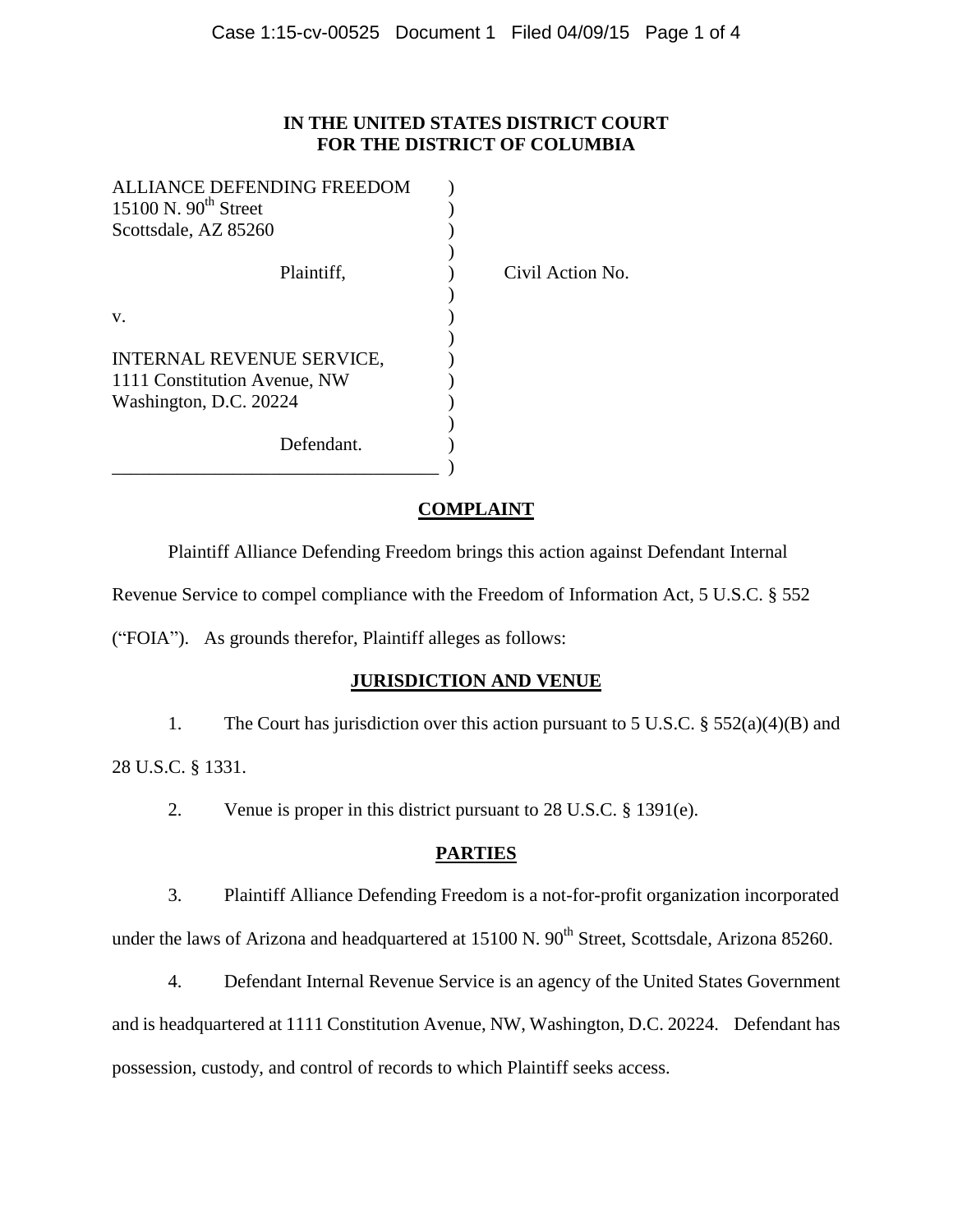## **STATEMENT OF FACTS**

5. On July 22, 2014, Plaintiff sent a FOIA request to Defendant seeking access to the

following:

- (1) All documents related to any existing, proposed, new, or adopted procedures for church tax inquiries or examinations from January 2009 to the present.
- (2) All documents related to proposed or adopted changes to Treasury Regulations §301.7611-1 from January 2009 to the present.
- (3) All documents related to new IRS policies or procedures referenced in FFRF's July 17, 2014 press release.
- 6. By letter dated August 28, 2014, Defendant acknowledged receiving Plaintiff's

request on July 30, 2014 and assigned the request case number F14212-0101. Defendant also informed Plaintiff that Defendant had invoked a 10-day extension of time to process the request, as authorized by 5 U.S.C.  $\S 552(a)(6)(B)$ , and unilaterally granted itself an additional, unauthorized extension until September 29, 2014:

Unfortunately, we will still be unable to locate and consider release of the requested records by September 11, 2014. We have extended the response date to September 29, 2014 when we believe we can provide a final response . . . You may file suit if you do not agree to an extension beyond the statutory period.

7. By letter dated September 29, 2014, Defendant asked for more time to obtain the

records requested and informed Plaintiff that it would be in contact by November 28, 2014.

8. Plaintiff received another letter dated January 29, 2015 seeking more time: "On

November 26, 2014 I asked for more time to obtain the records you requested. I am still working

on your request and need additional time to March 31, 2015. I will contact you by March 31,

2015 if I am still unable to complete your request."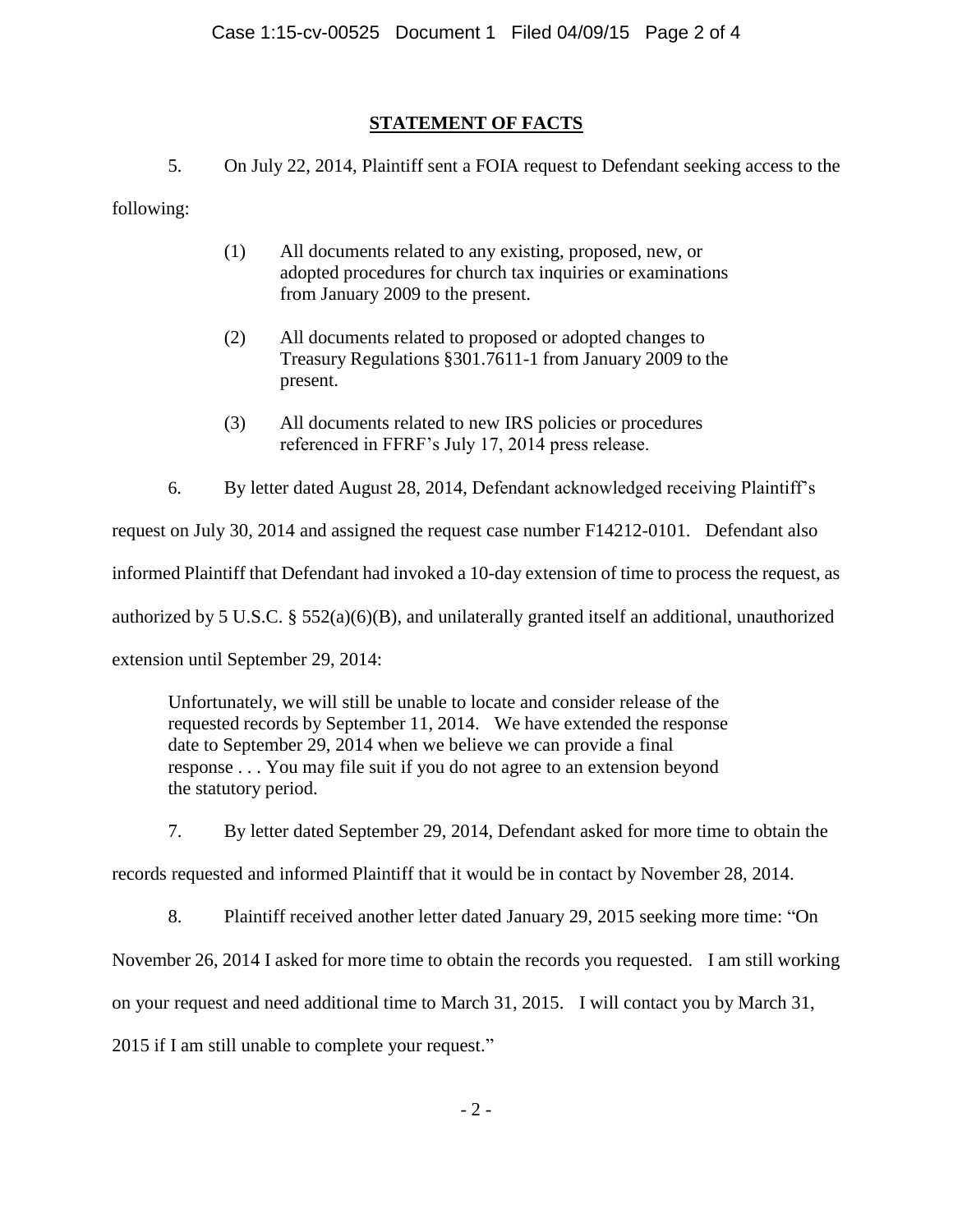#### Case 1:15-cv-00525 Document 1 Filed 04/09/15 Page 3 of 4

9. As of the date of this complaint, Defendant has failed to: (i) determine whether to comply with the request; (ii) notify Plaintiff of any such determination or the reasons therefor; (iii) advise Plaintiff of the right to appeal any adverse determination; and/or (iv) produce the requested records or otherwise demonstrate that the requested records are exempt from production.

10. Because Defendant failed to comply with the time limit set forth in 5 U.S.C. §  $552(a)(6)(A)$ , Plaintiff is deemed to have exhausted any and all administrative remedies pursuant to 5 U.S.C.  $\S$  552(a)(6)(C).

#### **COUNT 1 (Violation of FOIA, 5 U.S.C. § 552)**

11. Plaintiff realleges paragraphs 1 through 10 as if fully stated herein.

12. Defendant is unlawfully withholding records requested by Plaintiff under FOIA.

13. Plaintiff is being irreparably harmed by reason of Defendant's unlawful withholding of records responsive to Plaintiffs' FOIA request, and Plaintiff will continue to be irreparably harmed unless Defendant is compelled to conform its conduct to the requirements of the law.

WHEREFORE, Plaintiff respectfully requests that the Court: (1) order Defendant to conduct a search for any and all records responsive to Plaintiff's FOIA request and demonstrate that it employed search methods reasonably likely to lead to the discovery of records responsive to Plaintiff's FOIA request; (2) order Defendant to produce, by a date certain, any and all non-exempt records responsive to Plaintiff's FOIA request and a *Vaughn* index of any responsive records withheld under claim of exemption; (3) enjoin Defendant from continuing to withhold any and all non-exempt records responsive to Plaintiff's FOIA request; (4) grant Plaintiff an award of

- 3 -